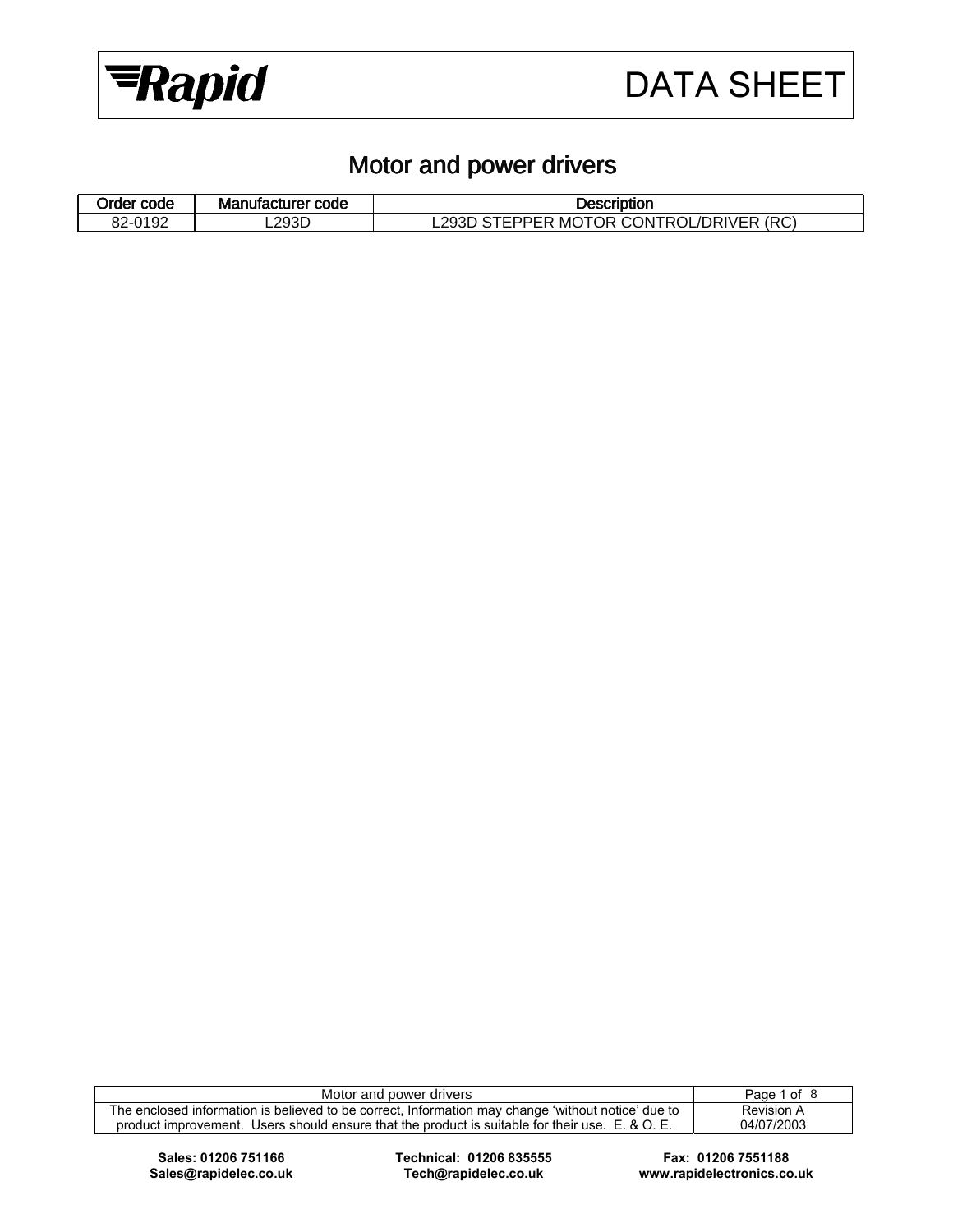

# **L293D L293DD**

## PUSH-PULL FOUR CHANNEL DRIVER WITH DIODES

- 600mA OUTPUT CURRENT CAPABILITY PER CHANNEL
- 1.2A PEAK OUTPUT CURRENT (non repetitive) PER CHANNEL
- **ENABLE FACILITY**
- OVERTEMPERATURE PROTECTION
- LOGICAL "0" INPUT VOLTAGE UP TO 1.5 V (HIGH NOISE IMMUNITY)
- **INTERNAL CLAMP DIODES**

#### **DESCRIPTION**

The Device is a monolithic integrated high voltage, high current four channel driver designed to accept standard DTL or TTL logic levels and drive inductive loads (such as relays solenoides, DC and stepping motors) and switching power transistors.

To simplify use as two bridges each pair of channels is equipped with an enable input. A separate supply input is provided for the logic, allowing operation at a lower voltage and internal clamp diodes are included.

This device is suitable for use in switching applications at frequencies up to 5 kHz.



The L293D is assembled in a 16 lead plastic packaage which has 4 center pins connected together and used for heatsinking

The L293DD is assembled in a 20 lead surface mount which has 8 center pins connected together and used for heatsinking.

#### **BLOCK DIAGRAM**



June 1996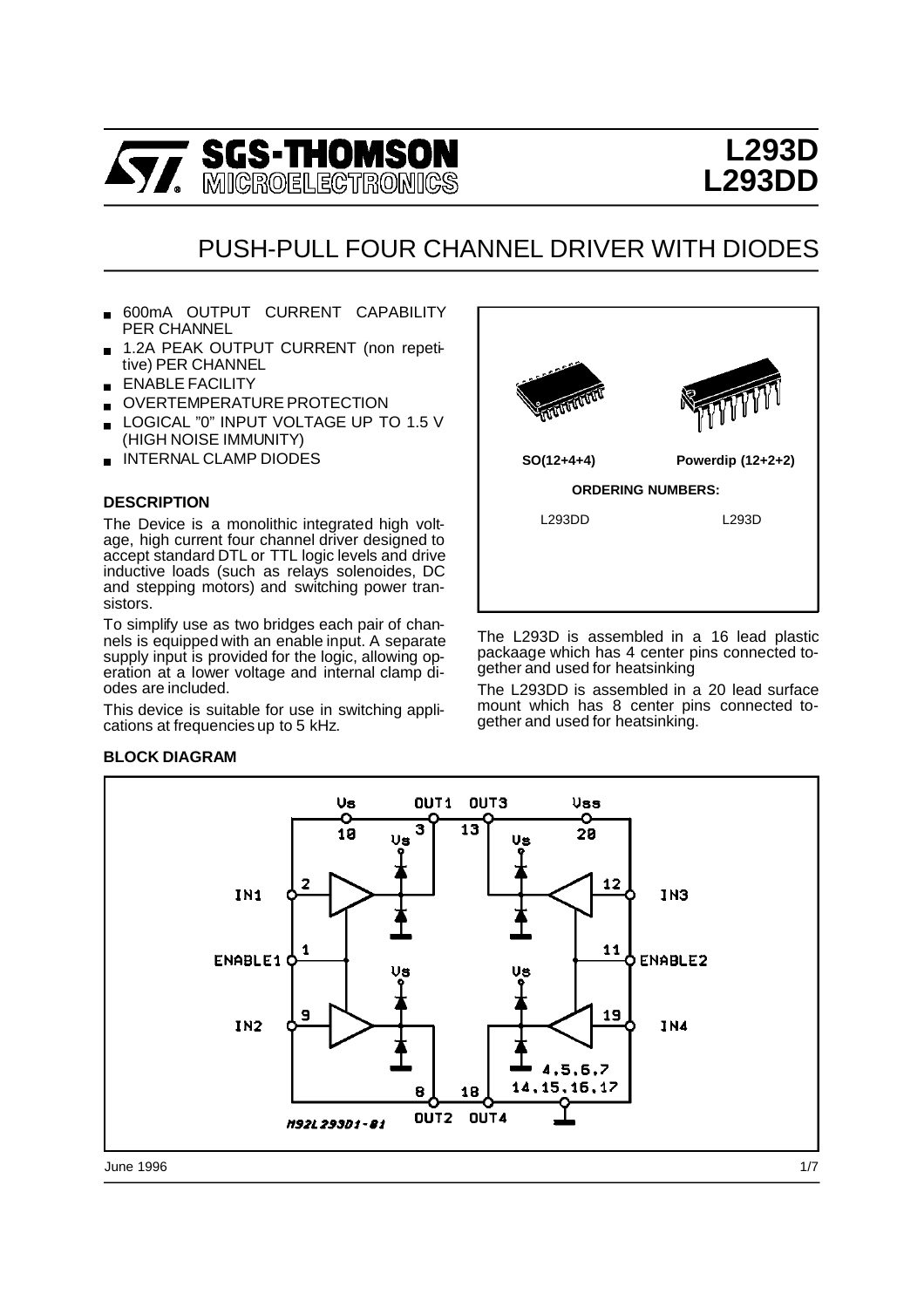#### **L293D - L293DD**

#### **ABSOLUTE MAXIMUM RATINGS**

| Symbol                     | <b>Parameter</b>                                             | Value        | Unit            |
|----------------------------|--------------------------------------------------------------|--------------|-----------------|
| $V_{\rm S}$                | Supply Voltage                                               | 36           |                 |
| $V_{SS}$                   | Logic Supply Voltage                                         | 36           |                 |
| $V_i$                      | Input Voltage                                                |              |                 |
| $\mathsf{V}_{\mathsf{en}}$ | Enable Voltage                                               |              |                 |
| Ιo                         | Peak Output Current (100 µs non repetitive)                  | 1.2          | Α               |
| $P_{\text{tot}}$           | Total Power Dissipation at $T_{\text{bins}} = 90 \text{ °C}$ |              | W               |
| stg,                       | Storage and Junction Temperature                             | $-40$ to 150 | $\rm ^{\circ}C$ |

#### **PIN CONNECTIONS** (Top view)



#### **THERMAL DATA**

| <b>Symbol</b>           | <b>Decription</b>                           | <b>DIP</b> | <b>SO</b>                | Unit               |
|-------------------------|---------------------------------------------|------------|--------------------------|--------------------|
| $R_{th\,$ i-pins        | Thermal Resistance Junction-pins<br>max.    | -          | 14                       | $\rm ^{\circ}$ C/W |
| $R_{th\, i\text{-amb}}$ | Thermal Resistance iunction-ambient<br>max. | 80         | $50(*)$                  | °C/W               |
| $R_{th}$ i-case         | Thermal Resistance Junction-case<br>max.    | 14         | $\overline{\phantom{0}}$ |                    |

(\*) With 6sq. cm on board heatsink.

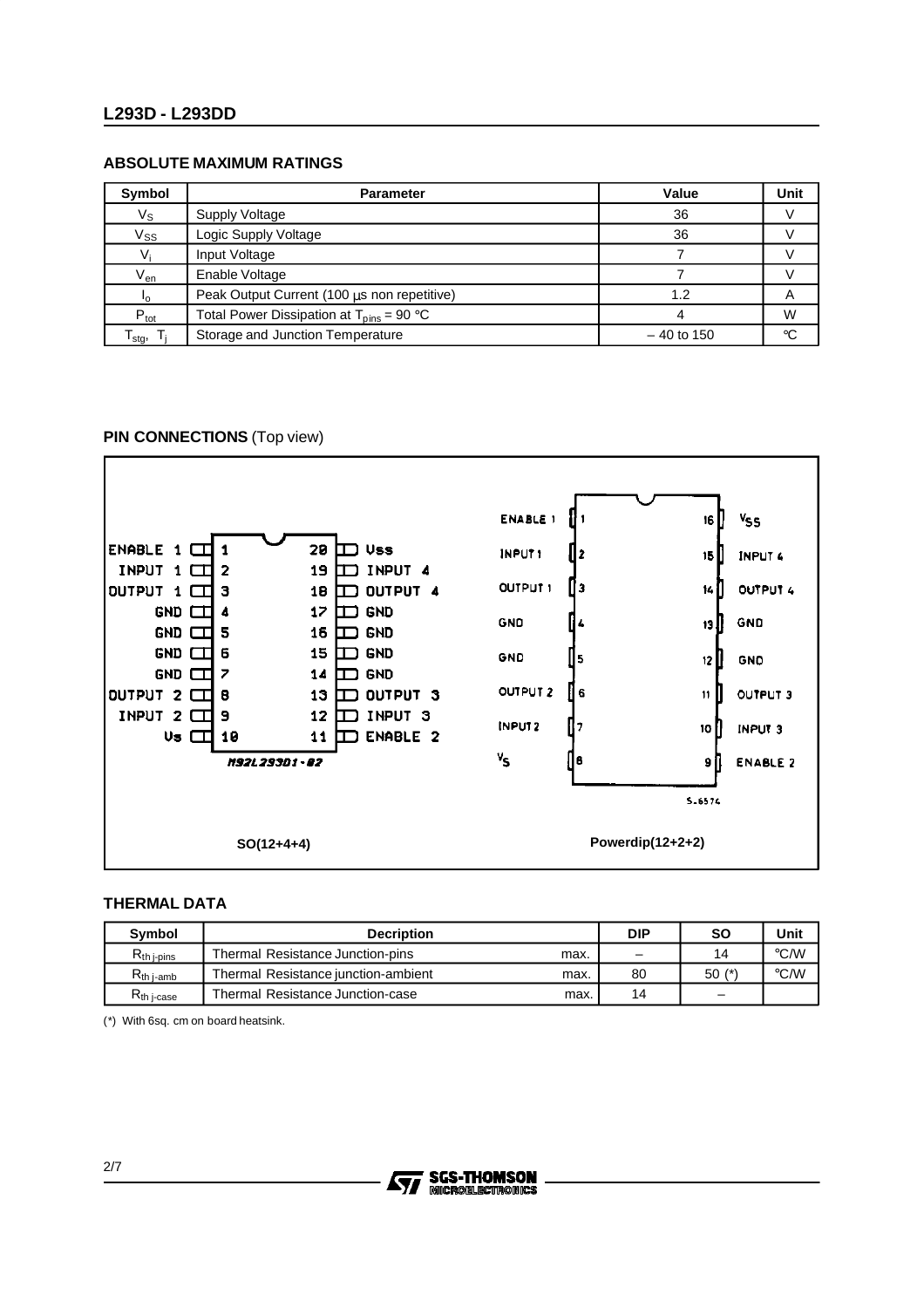| Symbol                     | <b>Parameter</b>                                             | <b>Test Conditions</b>                   | Min.     | Typ.  | Max.           | <b>Unit</b> |
|----------------------------|--------------------------------------------------------------|------------------------------------------|----------|-------|----------------|-------------|
| $V_{\rm S}$                | Supply Voltage (pin 10)                                      |                                          | $V_{SS}$ |       | 36             | $\vee$      |
| $V_{SS}$                   | Logic Supply Voltage (pin 20)                                |                                          | 4.5      |       | 36             | $\vee$      |
| Is                         | <b>Total Quiescent Supply Current</b>                        | $V_i = L$ ; $I_O = 0$ ; $V_{en} = H$     |          | 2     | 6              | mA          |
|                            | (pin 10)                                                     | $V_i = H$ ; $I_O = 0$ ; $V_{en} = H$     |          | 16    | 24             | mA          |
|                            |                                                              | $V_{en} = L$                             |          |       | 4              | mA          |
| Iss                        | <b>Total Quiescent Logic Supply</b>                          | $V_i = L$ ; $I_O = 0$ ; $V_{en} = H$     |          | 44    | 60             | mA          |
|                            | Current (pin 20)                                             | $V_i = H$ ; $I_O = 0$ ; $V_{en} = H$     |          | 16    | 22             | mA          |
|                            |                                                              | $V_{en} = L$                             |          | 16    | 24             | mA          |
| $V_{IL}$                   | Input Low Voltage (pin 2, 9, 12,<br>19)                      |                                          | $-0.3$   |       | 1.5            | $\vee$      |
| $\mathsf{V}_{\mathsf{IH}}$ | Input High Voltage (pin 2, 9,                                | $V_{SS} \leq 7 V$                        | 2.3      |       | $V_{SS}$       | V           |
|                            | 12, 19                                                       | $V_{SS}$ > 7 V                           | 2.3      |       | $\overline{7}$ | V           |
| ΙĻ.                        | Low Voltage Input Current (pin<br>2, 9, 12, 19)              | $V_{IL} = 1.5 V$                         |          |       | $-10$          | μA          |
| Iін                        | High Voltage Input Current (pin<br>2, 9, 12, 19)             | $2.3 V \le V_H \le V_{SS} - 0.6 V$       |          | 30    | 100            | μA          |
| $V_{en L}$                 | Enable Low Voltage<br>(pin 1, 11)                            |                                          | $-0.3$   |       | 1.5            | $\vee$      |
| $V_{enH}$                  | Enable High Voltage                                          | $V_{SS} \leq 7 V$                        | 2.3      |       | Vss            | V           |
|                            | (pin 1, 11)                                                  | $V_{SS}$ > 7 V                           | 2.3      |       | $\overline{7}$ | V           |
| $I_{en L}$                 | Low Voltage Enable Current<br>(pin 1, 11)                    | $V_{en L} = 1.5 V$                       |          | $-30$ | $-100$         | μA          |
| $I_{enH}$                  | High Voltage Enable Current<br>(pin 1, 11)                   | $2.3 V \le V_{en H} \le V_{SS} - 0.6 V$  |          |       | ± 10           | μA          |
| $V_{CE(sat)H}$             | Source Output Saturation<br>Voltage (pins 3, 8, 13, 18)      | $I_0 = -0.6 A$                           |          | 1.4   | 1.8            | V           |
| $V_{CE(sat)L}$             | <b>Sink Output Saturation Voltage</b><br>(pins 3, 8, 13, 18) | $I_0$ = + 0.6 A                          |          | 1.2   | 1.8            | $\vee$      |
| VF                         | Clamp Diode Forward Voltage                                  | $I_{O} = 600nA$                          |          | 1.3   |                | $\vee$      |
| $t_{r}$                    | Rise Time (*)                                                | 0.1 to 0.9 $V_{\rm O}$                   |          | 250   |                | ns          |
| $t_{\rm f}$                | Fall Time (*)                                                | 0.9 to 0.1 $V_{\Omega}$                  |          | 250   |                | ns          |
| $t_{on}$                   | Turn-on Delay (*)                                            | 0.5 $V_i$ to 0.5 $V_O$                   |          | 750   |                | ns          |
| $t_{\rm off}$              | Turn-off Delay (*)                                           | 0.5 V <sub>i</sub> to 0.5 V <sub>o</sub> |          | 200   |                | ns          |

**ELECTRICAL CHARACTERISTICS** (for each channel,  $V_S = 24 V$ ,  $V_{SS} = 5 V$ ,  $T_{amb} = 25 °C$ , unless otherwise specified)

(\*) See fig. 1.

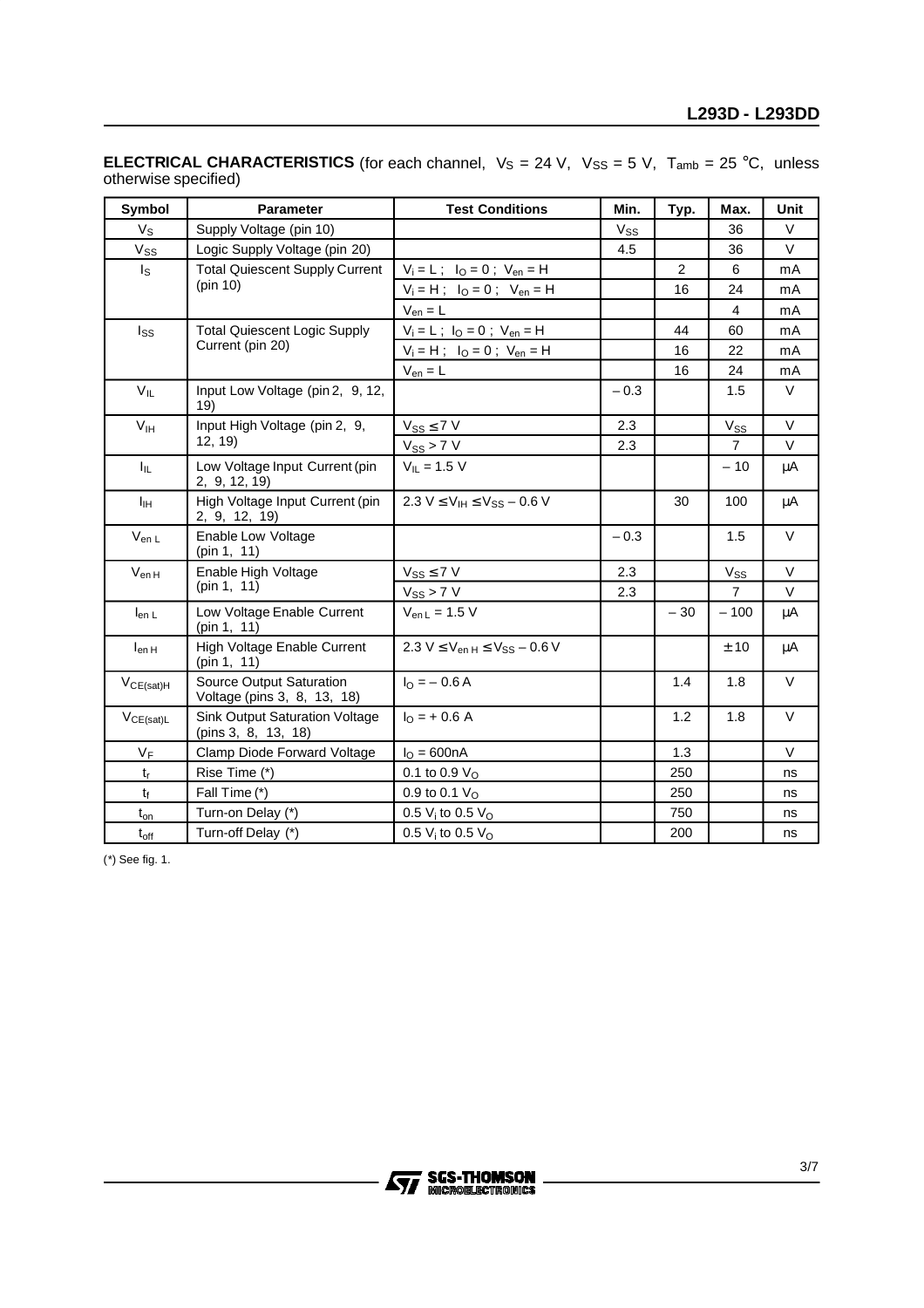#### **L293D - L293DD**

#### **TRUTH TABLE (one channel)**

| <b>Input</b> | Enable (*) | Output |
|--------------|------------|--------|
|              |            |        |
|              |            |        |
|              |            |        |
|              |            |        |

 $Z =$  High output impedance

(\*) Relative to the considered channel

**Figure 1:** Switching Times



**Figure 2:** Junction to ambient thermal resistance vs. area on board heatsink (SO12+4+4 package)



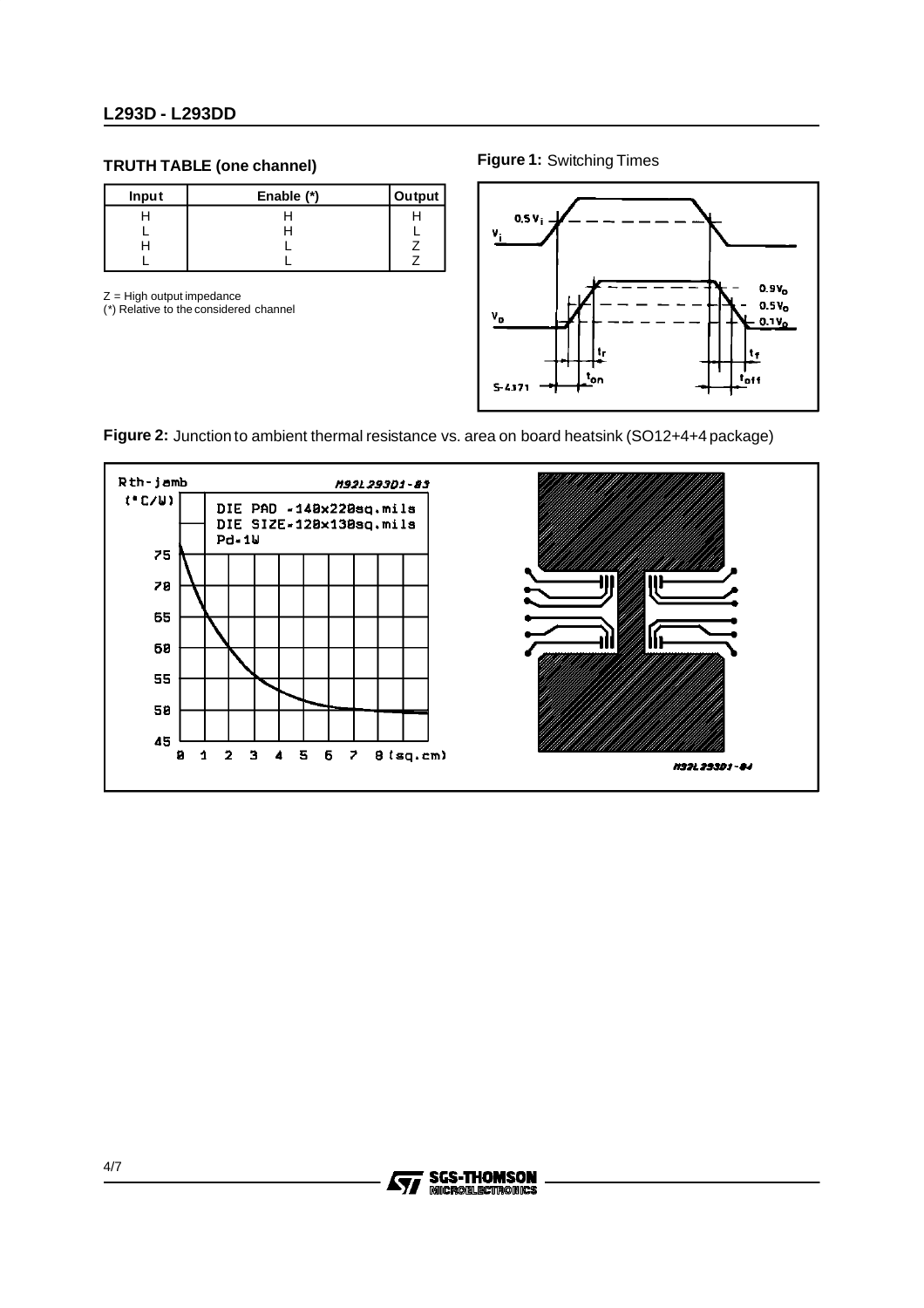| DIM.             | mm   |       |      | inch  |       |       |
|------------------|------|-------|------|-------|-------|-------|
|                  | MIN. | TYP.  | MAX. | MIN.  | TYP.  | MAX.  |
| a1               | 0.51 |       |      | 0.020 |       |       |
| $\sf B$          | 0.85 |       | 1.40 | 0.033 |       | 0.055 |
| $\sf b$          |      | 0.50  |      |       | 0.020 |       |
| b1               | 0.38 |       | 0.50 | 0.015 |       | 0.020 |
| $\mathsf D$      |      |       | 20.0 |       |       | 0.787 |
| $\mathsf E$      |      | 8.80  |      |       | 0.346 |       |
| e                |      | 2.54  |      |       | 0.100 |       |
| ${\tt e3}$       |      | 17.78 |      |       | 0.700 |       |
| $\mathsf F$      |      |       | 7.10 |       |       | 0.280 |
| I                |      |       | 5.10 |       |       | 0.201 |
| L                |      | 3.30  |      |       | 0.130 |       |
| $\boldsymbol{Z}$ |      |       | 1.27 |       |       | 0.050 |

#### **POWERDIP16 PACKAGE MECHANICAL DATA**



# **Ayy SGS-THOMSON**<br>MICROBLECTROMICS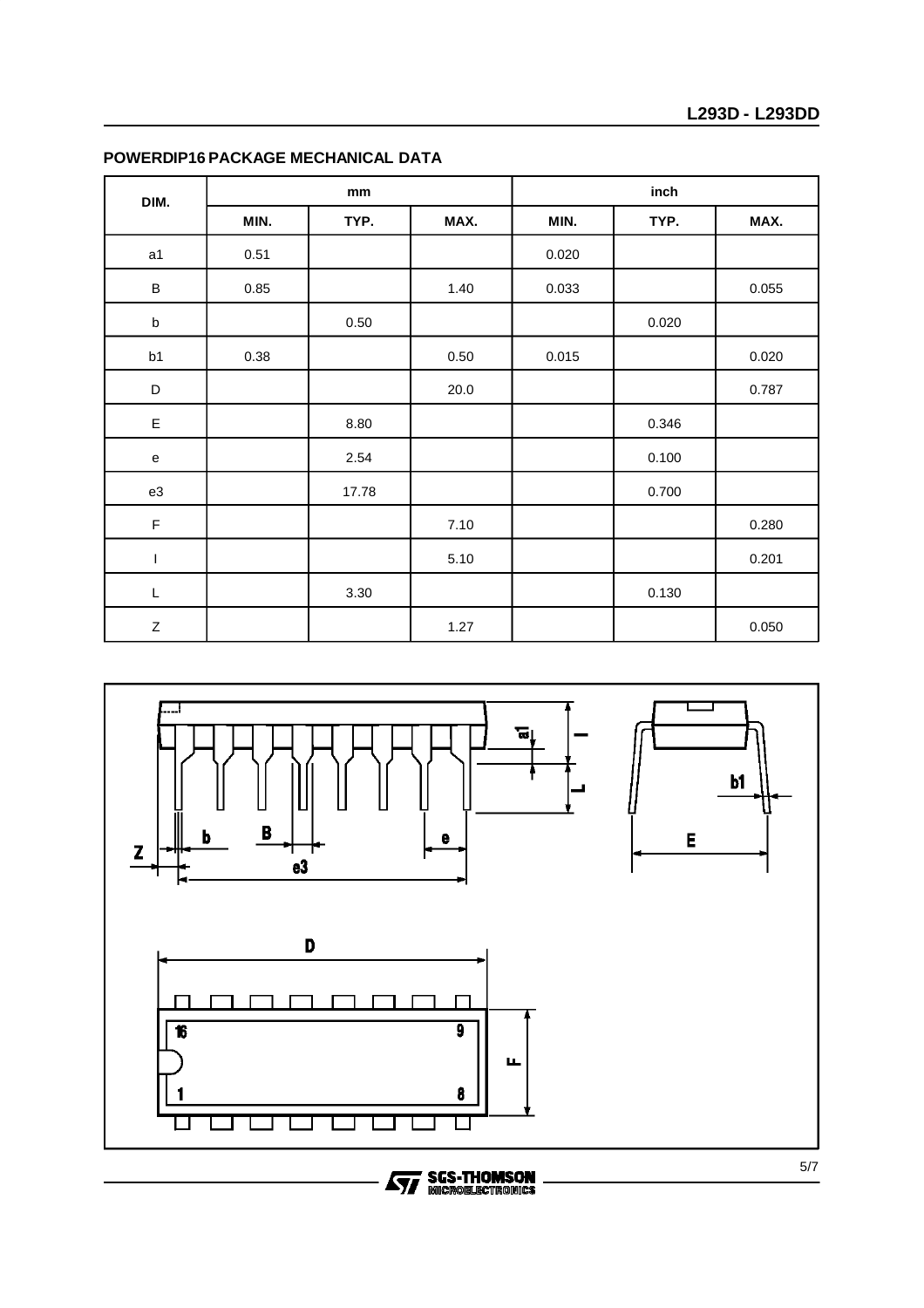### **L293D - L293DD**

#### **SO20 PACKAGE MECHANICAL DATA**

| DIM.          | mm      |              |       | inch             |       |       |
|---------------|---------|--------------|-------|------------------|-------|-------|
|               | MIN.    | TYP.         | MAX.  | MIN.             | TYP.  | MAX.  |
| A             |         |              | 2.65  |                  |       | 0.104 |
| a1            | 0.1     |              | 0.2   | 0.004            |       | 0.008 |
| a2            |         |              | 2.45  |                  |       | 0.096 |
| $\sf b$       | 0.35    |              | 0.49  | 0.014            |       | 0.019 |
| b1            | 0.23    |              | 0.32  | 0.009            |       | 0.013 |
| $\mathsf C$   |         | $0.5\,$      |       |                  | 0.020 |       |
| $\mathtt{c1}$ |         | 45           |       |                  | 1.772 |       |
| $\mathsf D$   |         | $\mathbf{1}$ | 12.6  |                  | 0.039 | 0.496 |
| E             | $10\,$  |              | 10.65 | 0.394            |       | 0.419 |
| e             |         | 1.27         |       |                  | 0.050 |       |
| e3            |         | 11.43        |       |                  | 0.450 |       |
| F             |         | $\mathbf 1$  | $7.4$ |                  | 0.039 | 0.291 |
| G             | 8.8     |              | 9.15  | 0.346            |       | 0.360 |
| L             | $0.5\,$ |              | 1.27  | 0.020            |       | 0.050 |
| M             |         |              | 0.75  |                  |       | 0.030 |
| $\mathbf S$   |         |              |       | $8^\circ$ (max.) |       |       |



**Ayy SGS-THOMSON**<br>MICROELECTROMICS